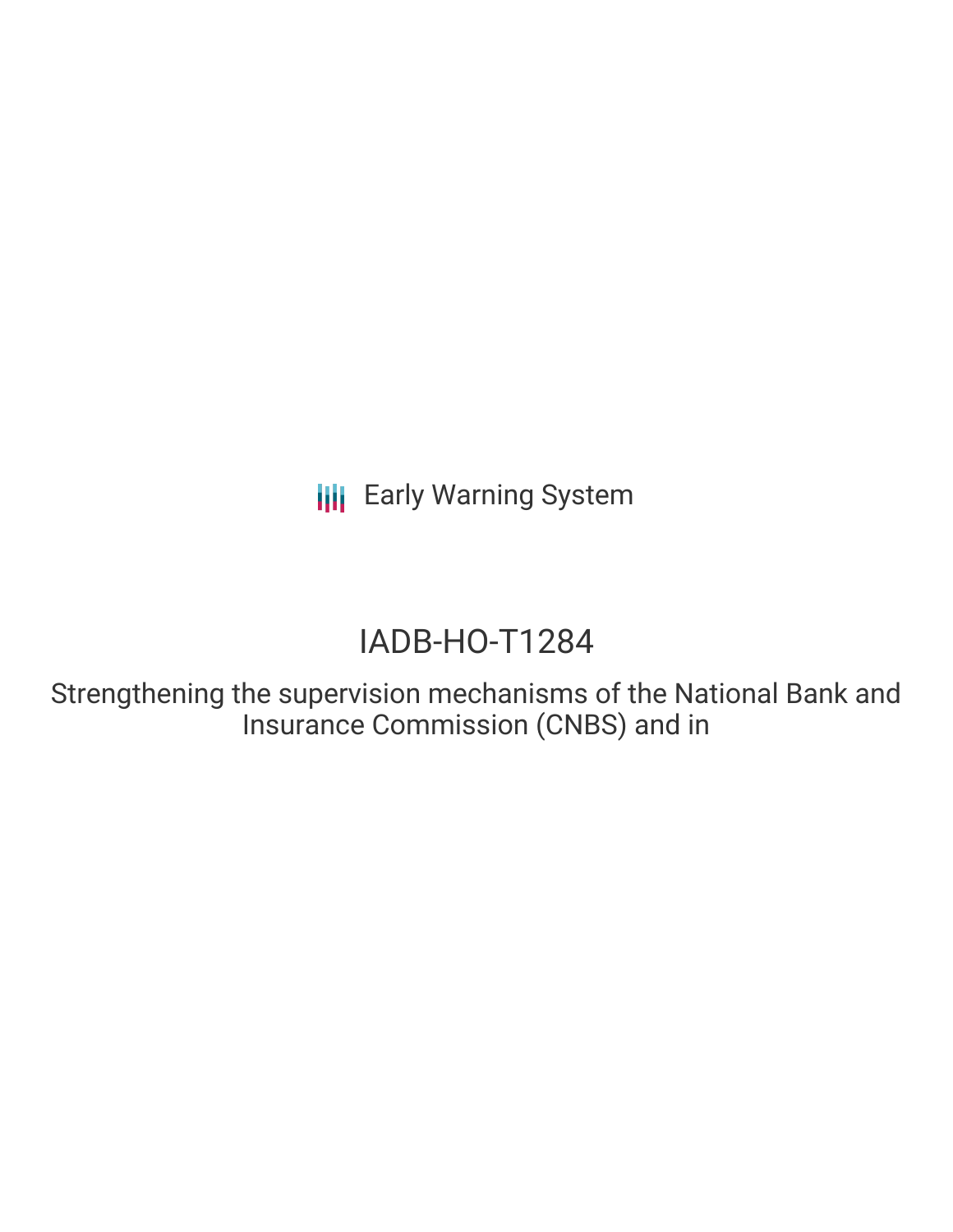

Strengthening the supervision mechanisms of the National Bank and Insurance Commission (CNBS) and in

#### **Quick Facts**

| <b>Countries</b>               | Honduras                               |
|--------------------------------|----------------------------------------|
| <b>Financial Institutions</b>  | Inter-American Development Bank (IADB) |
| <b>Status</b>                  | Active                                 |
| <b>Bank Risk Rating</b>        | C                                      |
| <b>Voting Date</b>             | 2017-06-30                             |
| <b>Sectors</b>                 | <b>Technical Cooperation</b>           |
| <b>Investment Type(s)</b>      | Grant                                  |
| <b>Investment Amount (USD)</b> | $$0.24$ million                        |
| <b>Project Cost (USD)</b>      | $$0.24$ million                        |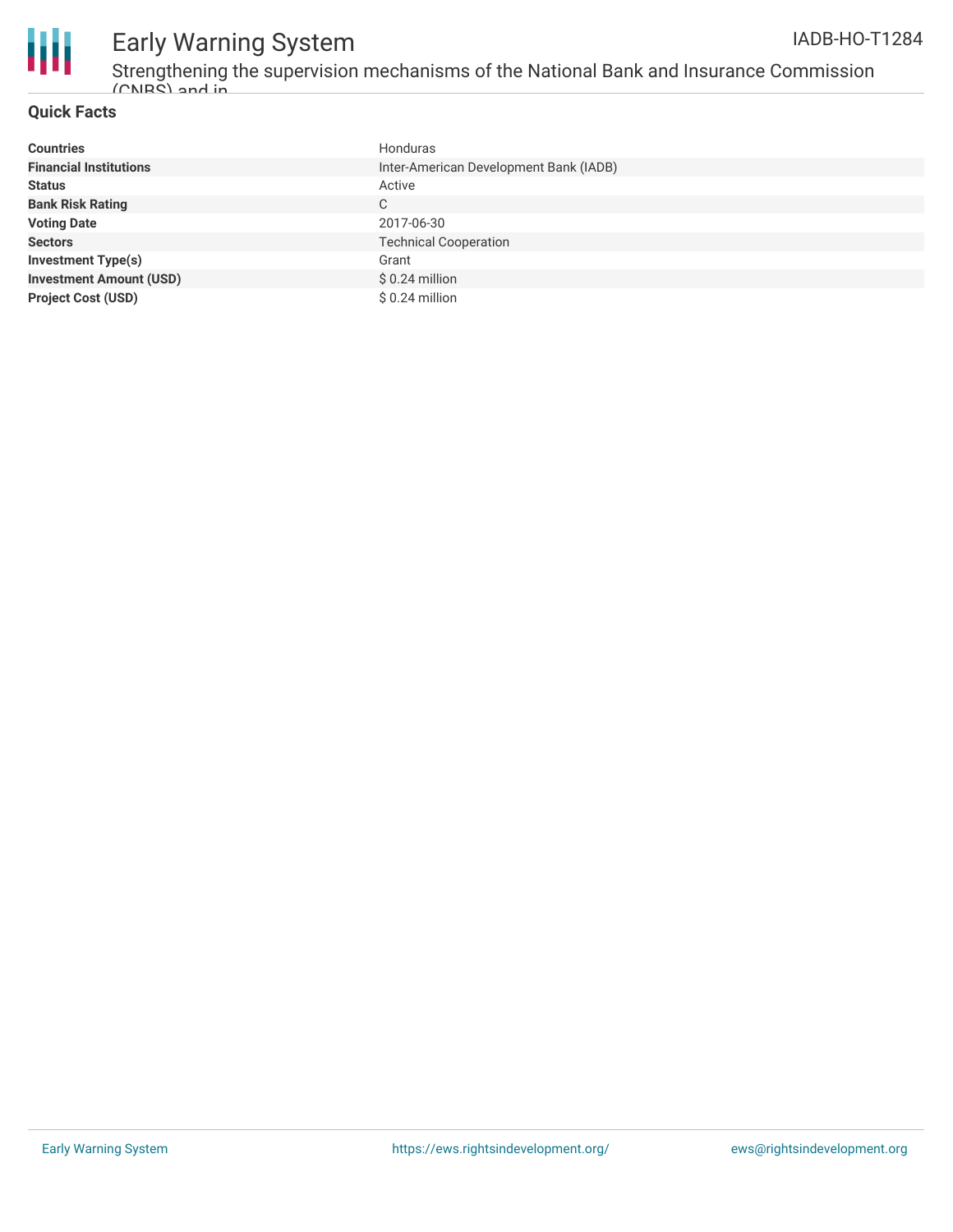

Strengthening the supervision mechanisms of the National Bank and Insurance Commission (CNBS) and in

#### **Project Description**

From the IDB: "Strengthen transparency and integrity in the public sector in Honduras, as well as provide support for the improvement of macroprudential financial regulation, the insurance market and pensions."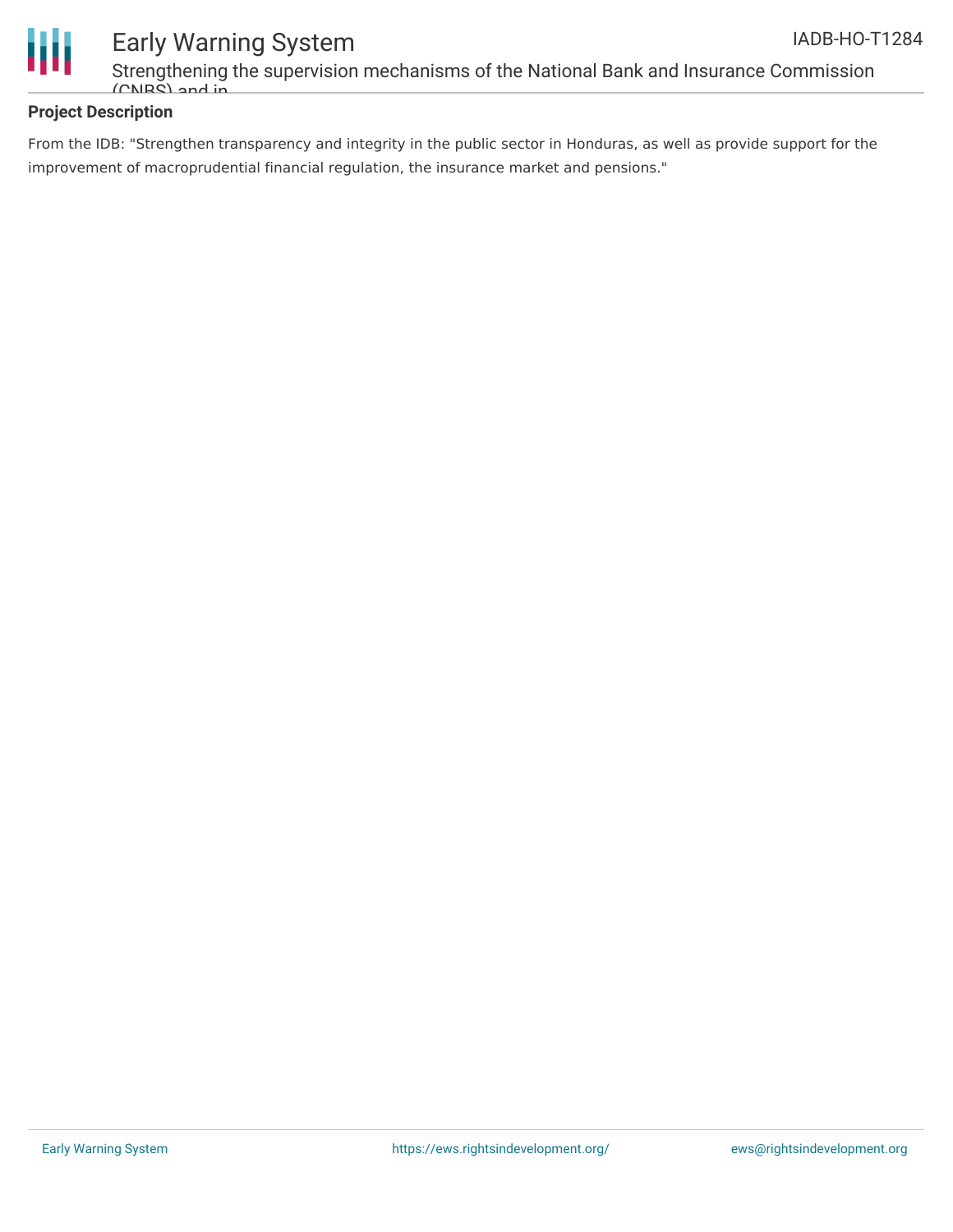

Strengthening the supervision mechanisms of the National Bank and Insurance Commission (CNBS) and in

#### **Investment Description**

• Inter-American Development Bank (IADB)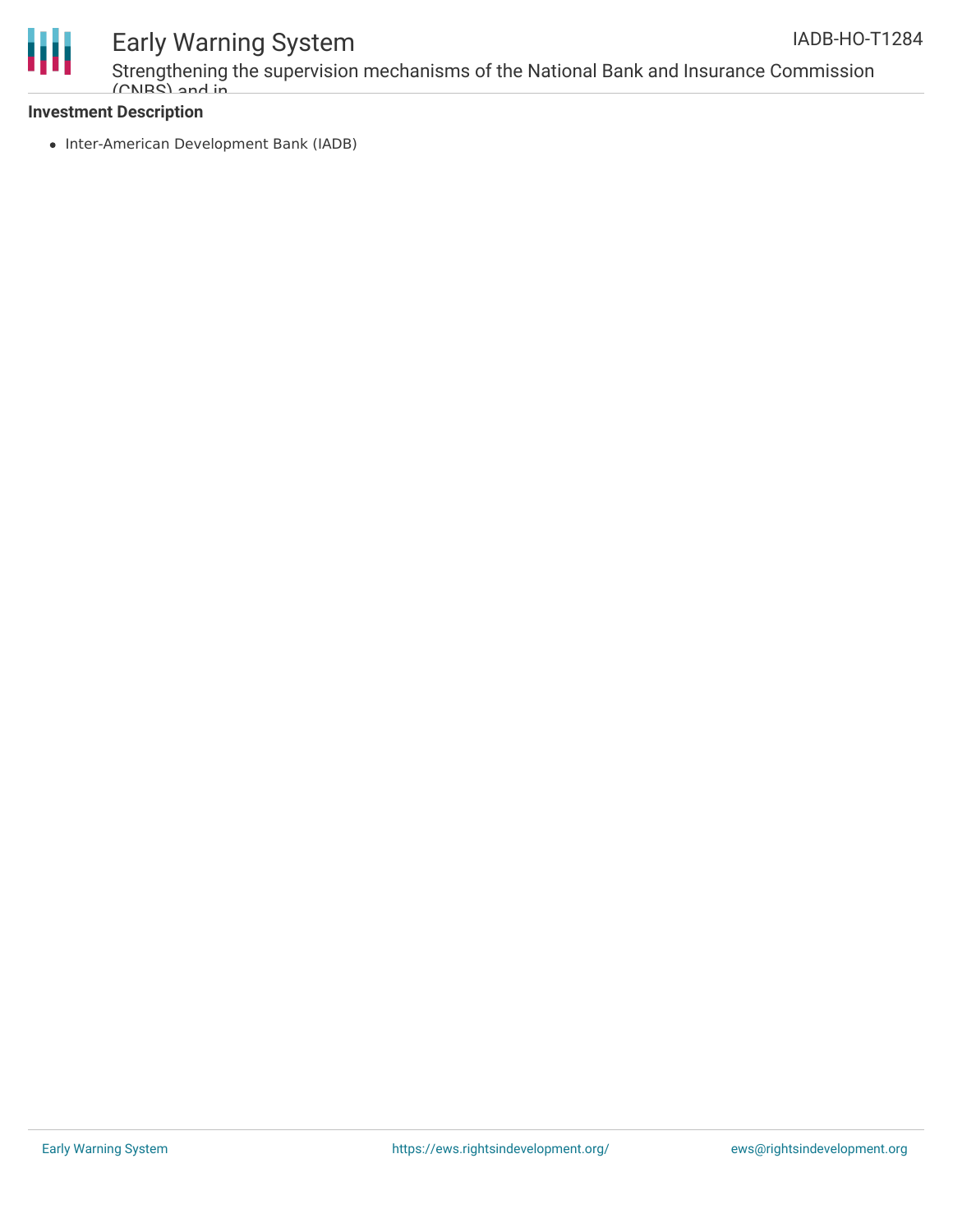

#### **Contact Information**

#### ACCOUNTABILITY MECHANISM OF IADB

The Independent Consultation and Investigation Mechanism (MICI) is the independent complaint mechanism and fact-finding body for people who have been or are likely to be adversely affected by an Inter-American Development Bank (IDB) or Inter-American Investment Corporation (IIC)-funded project. If you submit a complaint to MICI, they may assist you in addressing the problems you raised through a dispute-resolution process with those implementing the project and/or through an investigation to assess whether the IDB or IIC is following its own policies for preventing or mitigating harm to people or the environment. You can submit a complaint by sending an email to MICI@iadb.org. You can learn more about the MICI and how to file a complaint at http://www.iadb.org/en/mici/mici,1752.html (in English) or http://www.iadb.org/es/mici/mici,1752.html (Spanish).